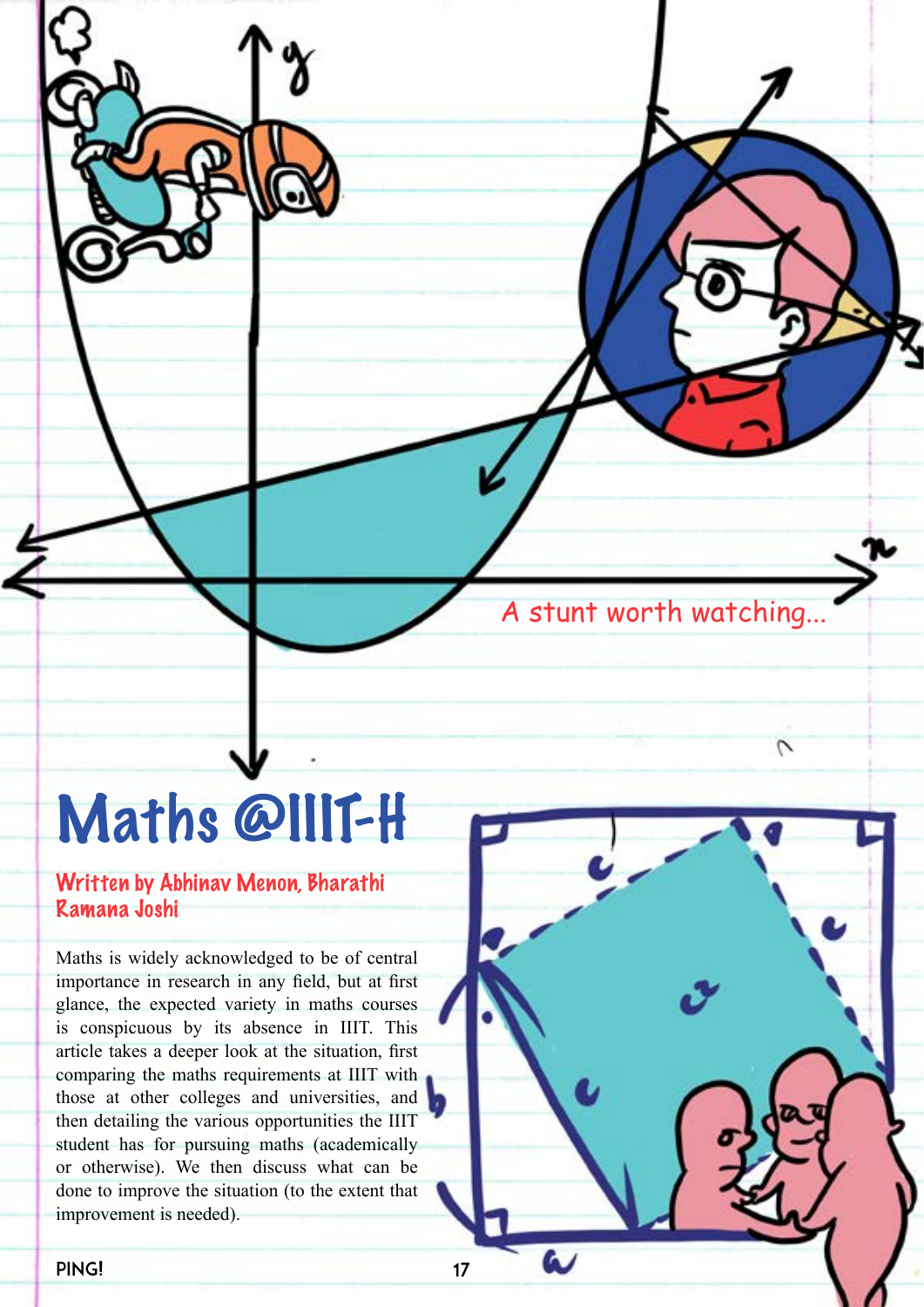# **MOTIVATION**

Computer science and mathematics have historically been intricately intertwined. It is in fact arguable that the entire field of computer science rose out of solving the [Entscheidungsproblem,](https://en.wikipedia.org/wiki/Entscheidungsproblem) a problem posed by the mathematician David Hilbert asking for an algorithm that says yes or no for any given statement, in accordance with the statement's validity (which we now know does not exist – see [Undecidable](https://en.wikipedia.org/wiki/Undecidable_problem) [problem](https://en.wikipedia.org/wiki/Undecidable_problem)). It was trying to solve this problem that led to the discovery (the author subscribes to the romantic notion of mathematical realism) of the pioneering Turing machine.

This is not to say that mathematical association in computer science is mere historical curiosity – most modern sub-fields of computer science rely heavily on mathematics. To name a few, programming language theory turns to logic and algebra to assign meanings to language constructs, theoretical computer science, computability theory and complexity theory can argued to be sub-fields of mathematics itself, probability and statistics are the bread and butter of information and coding theory, cryptography makes liberal use of number theory to build techniques for secure communication, linear algebra and calculus are widely used in machine learning and computer graphics and computational geometry take for

granted numerous results in geometry. While the fields and applications therein are themselves always changing, they invariably involve mathematical thinking and tools. As a consequence, a strong grounding in mathematics is necessary for aspiring researchers in computer science.

## **MATHS COURSE** Requirements in IIIT

The undergraduate CS course at IIIT needs 16 maths credits (4 each from Discrete Structures, Real Analysis, Linear Algebra, and Probability & Statistics) out of 161 total. This means that maths accounts for 9.93% of the credits.

Since the total number of courses is around 49, this is equivalent to 8.1% of the courses.

These numbers are close to the average for most engineering colleges; however, whether they are "enough" depends heavily on what comes after graduation. For a career in software engineering, they are little higher than necessary, but for research in applied computer science, they have been described as "just right" by alumni and students. In theoretical computer science, however, they are not nearly enough, which we explore later. Overall, considering all possibilities, the requirements appear to strike the right balance (on paper). It has, however, been suggested by an alumnus that more electives in 3rd or 4th year would be a good option to have.

The course restructuring that took place two years ago brought some fundamental changes in the maths courses as well. Abstract algebra, which previously had its own half course as part of Maths 2, was subsumed under Discrete Structures along with

> Maths 1 (fundamentals of set theory, graph theory and recurrences). Linear algebra and probability (half courses in Maths 2 and 3 respectively) were made full courses. Complex analysis was removed and real analysis added in its place; this course's name, however, is arguably a misnomer since it covers complex analysis as part of its syllabus as well.

These changes were on the whole beneficial, since the complex topics of linear algebra and probability are given full courses rather than half courses. However, increasing the course content of Discrete Structures to what was previously the content of one full and one half course may account for the unsatisfactory time distribution among topics, mentioned earlier.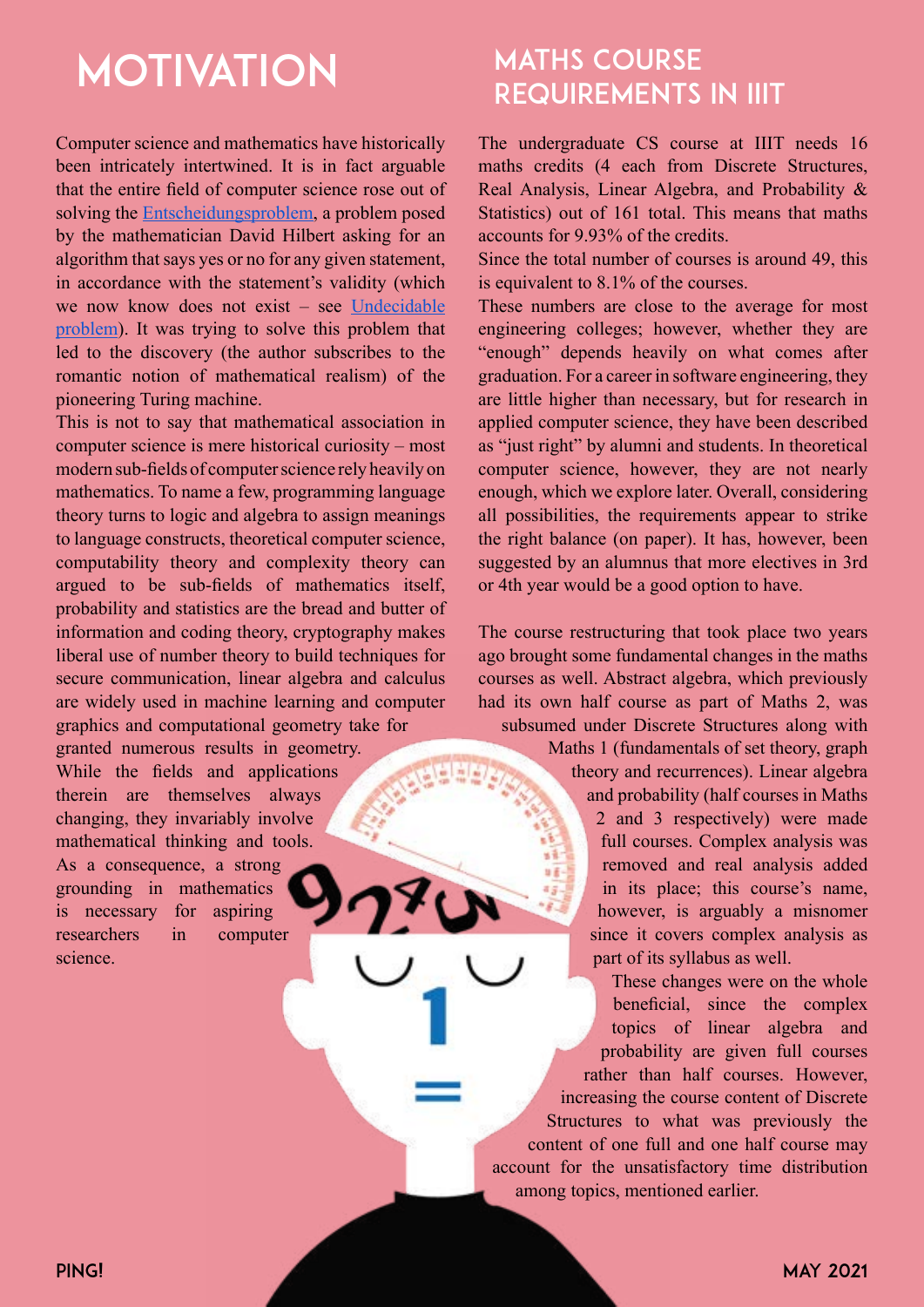#### Top CS Schools Worldwide

|         | MIT   | <b>Stanford</b> | $\mathop{\rm CMU}\nolimits$ | Princeton      | Cornell                  | <b>Harvard</b> |
|---------|-------|-----------------|-----------------------------|----------------|--------------------------|----------------|
| Credits | 6.25% | 14.4%           | 8%                          |                | $\overline{\phantom{0}}$ | $-$            |
| Courses | 8.6%  | $.4\%$          | $~14\%$                     | $\Lambda1.1\%$ | 15%                      | $~20\%$        |

It is well to note, however, that these are only the **minimum** requirements and are not fully representative (the denominator is the total number of courses, inclusive of electives).

The 6-8<sup>1</sup> (depending on how a "maths course" is defined) maths courses offered by IIIT contrast with the  $20+1$  courses offered by IIIT Delhi's maths department, 30+1 by IIT Bombay's, 70+1 by IIT Delhi's and 100+1 by IIT Kanpur's, but are comparable with the 9 by IIT Madras's (seven of which are electives). The classification of a course as a "maths" course is rather elastic, and may or may not include applied maths courses; moreover, the institutes mentioned have dedicated undergraduate maths and science programmes and are therefore more likely to offer more maths courses to CS majors as well. As far as the foreign universities are concerned, their curriculum is in general more flexible, allowing students to take a greater number of maths electives in their 1st and 2nd years.

#### 1 *Quoted figures taken from the respective websites.*

#### Coursework and its Applications

Among the four compulsory courses at IIIT, Discrete Structures (especially propositional logic and graph theory), Linear Algebra and Probability & Statistics are widely applied in CS; however, since Real Analysis stops short of calculus, it is not quite equal to the rest. Being, in essence, a pure maths course, it is perhaps unfair to expect wide-ranging applications from it. This, of course, raises the question of why pure maths courses are necessary in the curriculum – one justification is the development of general intuition and familiarity with problem-solving that invariably comes with a study of maths.

Courses on multivariate and/or vector calculus, on the other hand, are conspicuous by their absence, especially since these topics are extensively made use of in courses like Statistical Methods in AI, science courses, and optimisation based courses like

Topics in Applied Optimisation. It might, therefore, be beneficial if Real Analysis were to be replaced by one of the above courses.

Of course, all these points are only in the abstract. Much – one might argue, more – depends on the faculty and organisation of the course.

# Maths Faculty & Instruction



#### **FACULTY**

The term is used to refer to the collection of IIIT's maths-related faculty (mostly associated with CSTAR and MLL). The lack thereof (the exact number is hard to pin down because of the vagueness of the term itself, but under 10 is a fair estimate) is arguably significant, but its ill effects are slightly mitigated by the fact that the relatively basic nature of the compulsory maths courses means it is easier for CS professors to teach them. **Note that this is dynamic over time, often with a few faculty that take an initiative making a significant difference.** Dr Saswata Shannigrahi,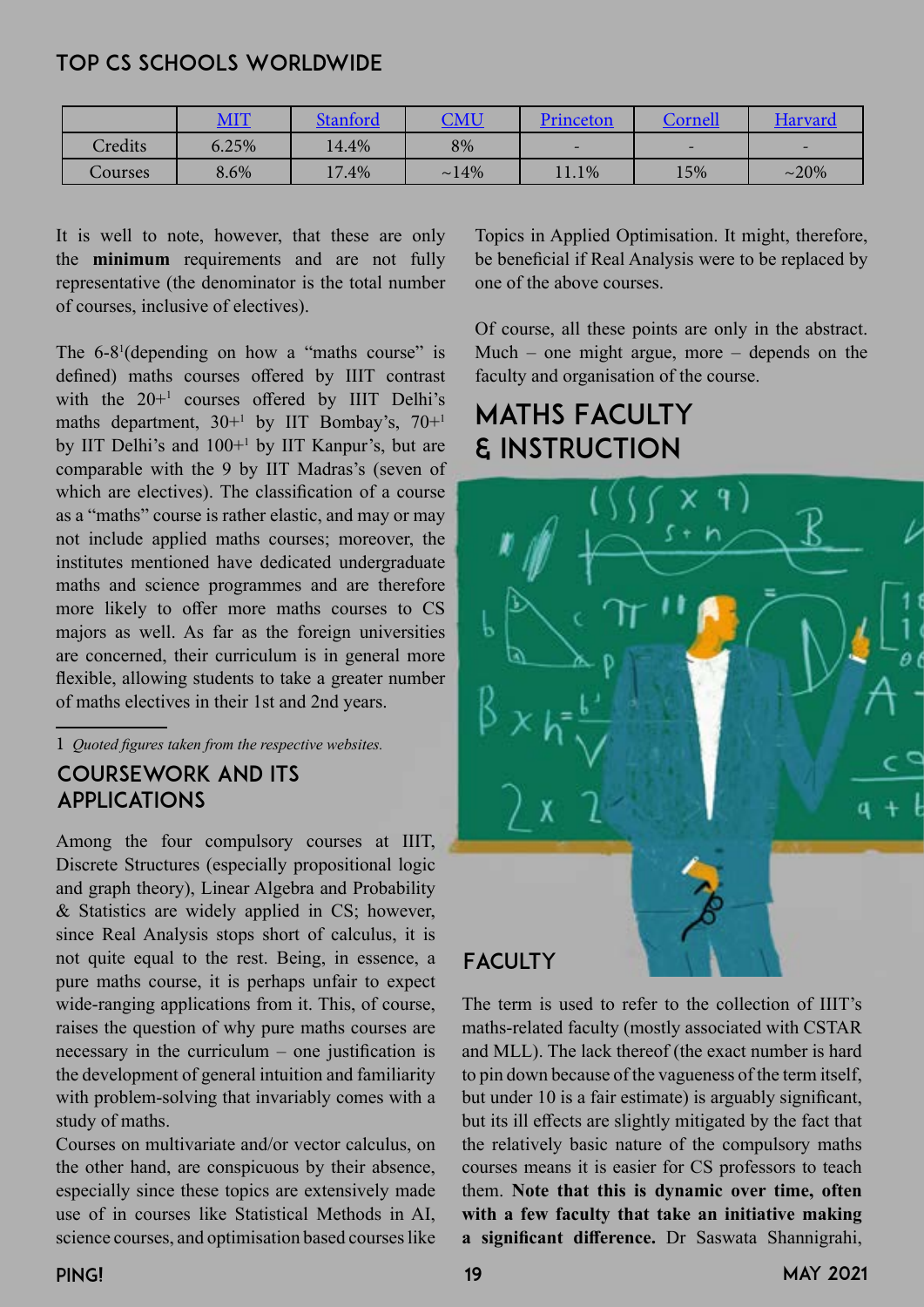who is no longer at the institute, was mentioned by alumni as having played a critical role in the development of their maths skills.

The main problem with the small number of faculty is that the elective count is affected, and options for completing the credit requirement are hard to come by. Open courseware and NPTEL appear to be viable alternatives (and have been used in this capacity before), although this is a superficial assessment and the feasibility of this course needs to be looked into. It must also be borne in mind that this is only a temporary fix and adopting it permanently is probably not an optimal solution.

#### **INSTRUCTION**

Even among courses that have been included, the organisation of topics is poor – there are some courses within which the distribution of teaching time among topics could do with a revision. The Discrete Structures course, for instance, gives (what might be called undue) focus to predicate logic and set theory (which are comparatively easy and learnt by most before college), leaving very little time for the more abstract and less familiar group theory and graph theory. This means that even if the courses are meant to cover concepts that are important later, these concepts may end up being taught inadequately or not at all in practice.

All things considered, the possibility must be taken into account that students who wish to take up research involving maths during college or after graduating might be handicapped by the inadequate focus given to it in the academic setting. If nothing else, a higher percentage of maths courses would enable more people to do better at research as well. A weak mathematical foundation can discourage a person from research or demotivate them.

#### The Theory Group

The student-run Theory Group is a forum for discussions and study (in maths as well as other subjects) as well as a source of information and knowledge, and many interested students have benefited from it. While it is not intended as a classroom substitute, as a community it has encouraged mathematical pursuits to some extent in relevant and useful topics and been rewarding to its members.

The (valid) point can be made, however, that the very existence of such a student-run community highlights the lacunae in the academic setup for maths. Further, since it is open to all, students who have less expertise or who are new to some topics are thrown together with students or alumni conducting advanced discussions, which is perceived as intimidating and limits the participation of the former.

#### Independent Study

Independent study might make up for this, although the options for the same in maths are limited. Since the number of independent studies is limited to two, relaxing this restriction seems like a good recommendation, especially for subjects like maths with relatively sparse course offerings.



# Benefits of Maths as a CS **STUDENT** Academic

Apart from the obvious real-world applications of maths topics in CS and related fields, the study of maths can have several indirect benefits for the CS student. The techniques developed in problem-solving (even in pure maths) have the potential to be applied in any field. Furthermore, it has been reported to be of use (as a kind of selling point) in obtaining research opportunities, the experience of which is always valuable.

#### **OTHER**

The preponderance of maths-heavy questions in many competitive coding competitions means that